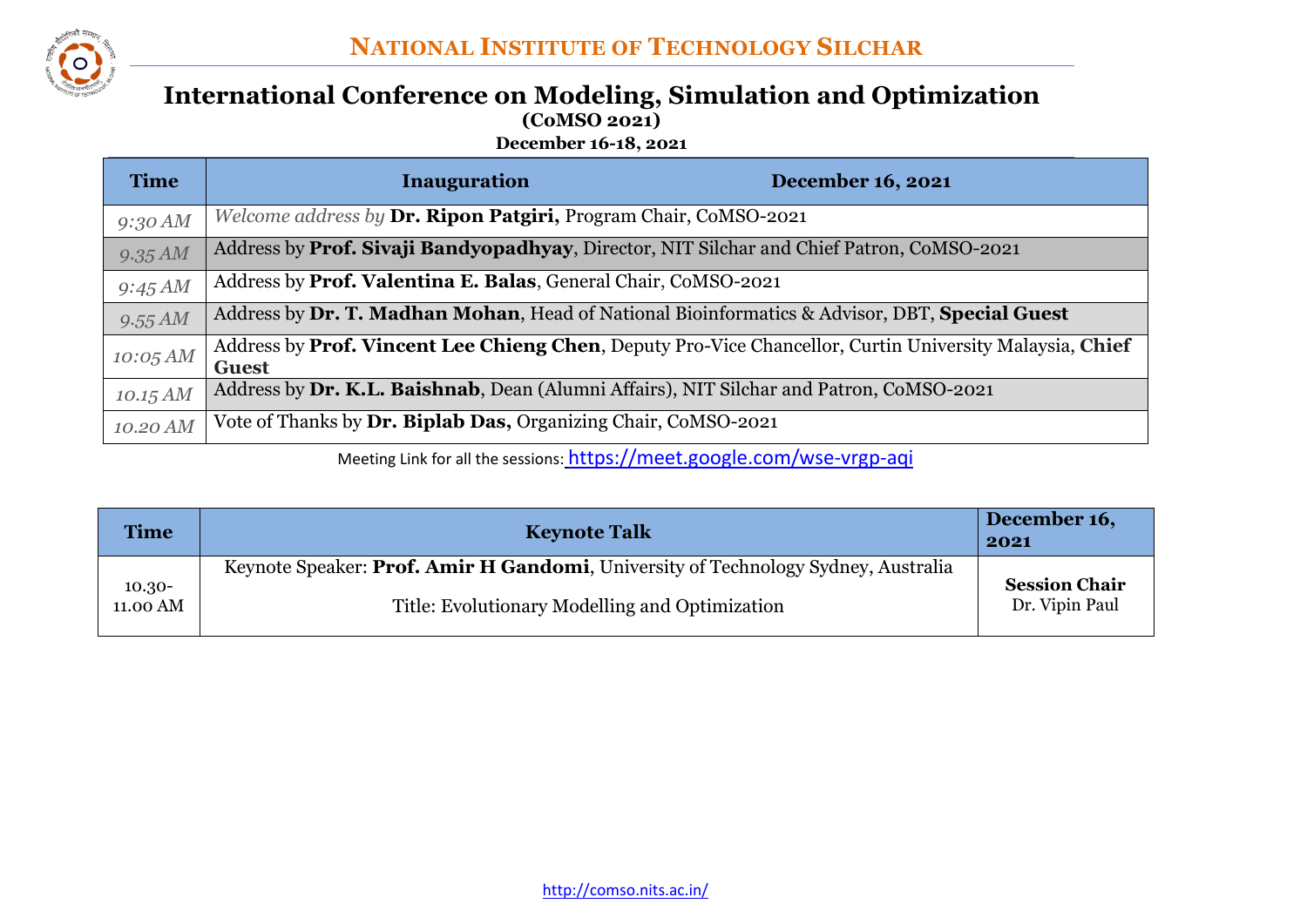

**(CoMSO 2021)**

| <b>Technical Session-I</b> |              |                                                                                                                                                                         |                                              |  |
|----------------------------|--------------|-------------------------------------------------------------------------------------------------------------------------------------------------------------------------|----------------------------------------------|--|
| <b>Time</b><br>(IST)       | Paper<br>ID. | <b>Paper title and authors</b>                                                                                                                                          | December 16,<br>2021                         |  |
|                            | 39           | Fast Implementation for Computational Method of Optimum Attacking Play in Rugby Sevens<br>Kotaro Yashiro and Yohei Nakada                                               |                                              |  |
| N4<br>11:00AM-12:30        | 12           | A Contemporary Initiative to Uphold Cease COVID-19 using keras and tensorflow<br>Sd Sujeevan Tej, Natasha J V Velmury, Vasa Bhargav Sai, Vema Rahul Sairam and Anjali T |                                              |  |
|                            | 7            | Empirical analysis of far-field crop quality analysis architectures: A statistical perspective<br>Akshay Dhande and Rahul Malik                                         | <b>Session Chair:</b><br>Prof. F.A. Talukdar |  |
|                            | 13           | A Comparative Study of Various Traditional and Hybrid Cryptography Algorithm Models for<br>Data Security<br>Pravin Soni and Rahul Malik                                 | $\&$<br>Dr. Ganti Ramesh                     |  |
|                            | 37           | Chemical Reaction Optimization (CRO) for Maximum Clique Problem<br>Mahmudul Hasan, Md. Rafiqul Islam and Amrita Ghosh Mugdha                                            |                                              |  |
|                            | 41           | A Review of Various Sign Language Recognition Techniques<br>Rashmi Gaikwad and Lalita Admuthe                                                                           |                                              |  |

| <b>Time</b>                | <b>Keynote Talk</b>                                                                                                                                                                                                | December 16,<br>2021                  |
|----------------------------|--------------------------------------------------------------------------------------------------------------------------------------------------------------------------------------------------------------------|---------------------------------------|
| $1.15 - 2.15$<br>PM        | Keynote Speaker: Prof. Shun-Peng ZHU, University of Electronic Science and Technology of<br>China, China<br>Talk title: Structural fatigue reliability design and assessment under uncertainty: recent<br>advances | <b>Session Chair</b><br>Dr. Bipul Das |
| $2.15 - 3.00$<br><b>PM</b> | Keynote Speaker: José António Correia, University of Porto, Portugal                                                                                                                                               |                                       |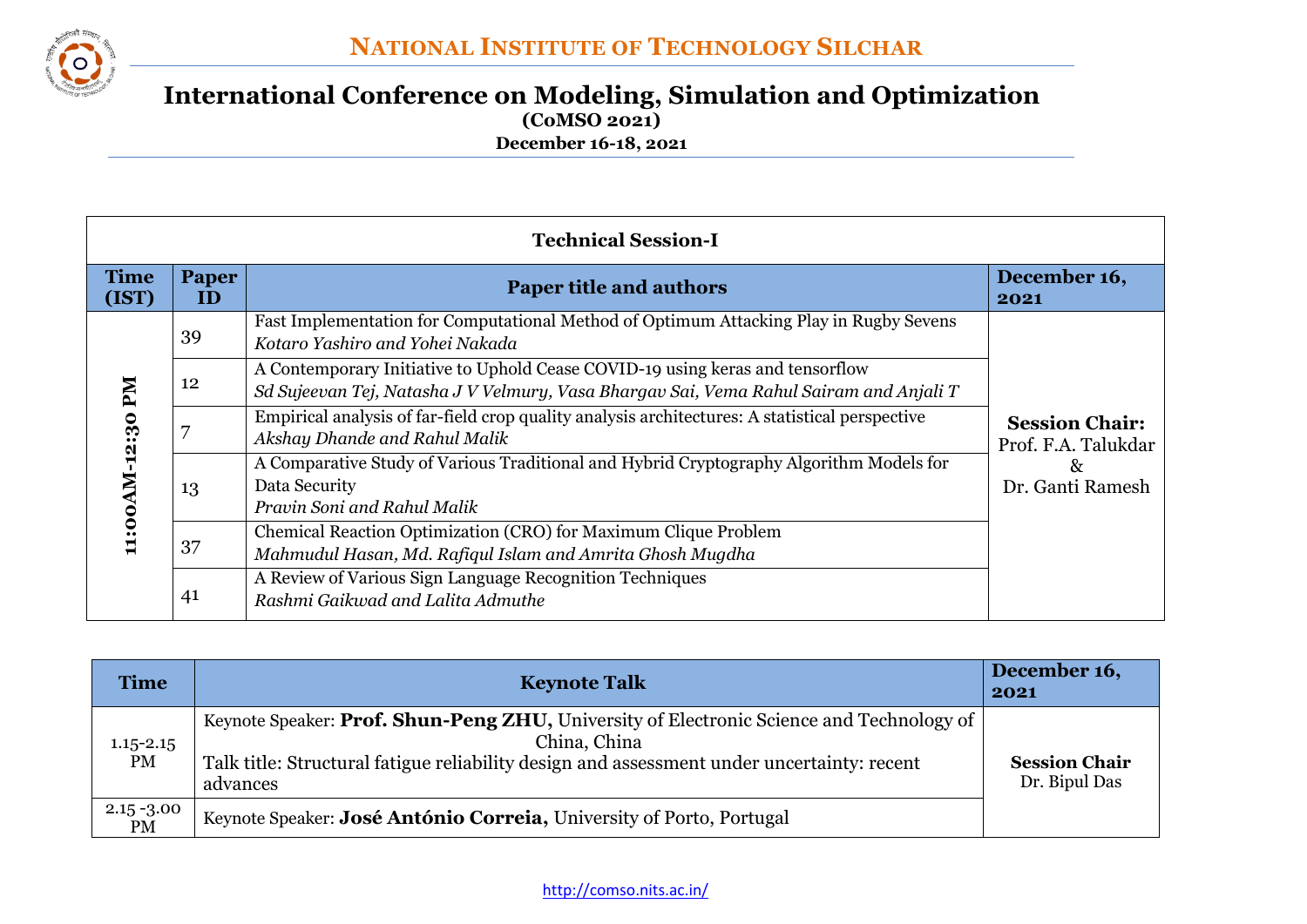

**(CoMSO 2021)**

| <b>Technical Session-II</b> |                    |                                                                                                                                                                                                                     |                                                                        |  |
|-----------------------------|--------------------|---------------------------------------------------------------------------------------------------------------------------------------------------------------------------------------------------------------------|------------------------------------------------------------------------|--|
| <b>Time</b><br>(IST)        | <b>Paper</b><br>ID | <b>Paper title and authors</b>                                                                                                                                                                                      | December 16,<br>2021                                                   |  |
| 3:15-5:30 PM                | 45                 | Real-time One-hand Indian Sign Language Alphabets and Numbers recognition in live video using<br>fingertip distance feature<br>Rakesh Savant, Jitendra Nasriwala and Preeti Bhatt                                   |                                                                        |  |
|                             | 49                 | IRIS Image Encryption and Decryption based Application using Chaos system and Confusion<br>technique<br>Archana K, Sharath Sashi Kumar, Pradeep P Gokak, Pragna M and Shruthi M L J                                 |                                                                        |  |
|                             | 70                 | <b>MNIST Image Classification using Convolutional Neural Networks</b><br>Rupak Chakraborty, Ashesh Roy Choudhuri, Barnali Guha Thakurata, Bipsa Debnath,<br>Debanjana Ghosh, Hrittika Maity and Neela Chattopadhyay |                                                                        |  |
|                             | 78                 | Detection of objects using a Fast R-CNN based approach<br>Rupak Chakraborty, Amlan Dutta, Abhijit Pal, Ahmad Atik, Mriganka Bhadra and Md. Akram<br>Khan                                                            | <b>Session Chairs:</b><br>Dr. K.L. Baishnab<br>&<br>Dr. Naresh Babu M. |  |
|                             | 114                | Hybrid 3D-CNN Based Airborne Hyperspectral Image Classification with Extended Morphological<br><b>Profiles Features</b><br>Anand R, Veni S and Geetha P                                                             |                                                                        |  |
|                             | 117                | Role of Decision Making for providing effective Healthcare<br>Sabuzima Nayak, Manisha Panda and Ripon Patgiri                                                                                                       |                                                                        |  |
|                             | 118                | Data Secrecy: Why does it matter in the Cloud Computing paradigm?<br>Ripon Patgiri, Malaya Dutta Borah and Laiphrakpam Dolendro Singh                                                                               |                                                                        |  |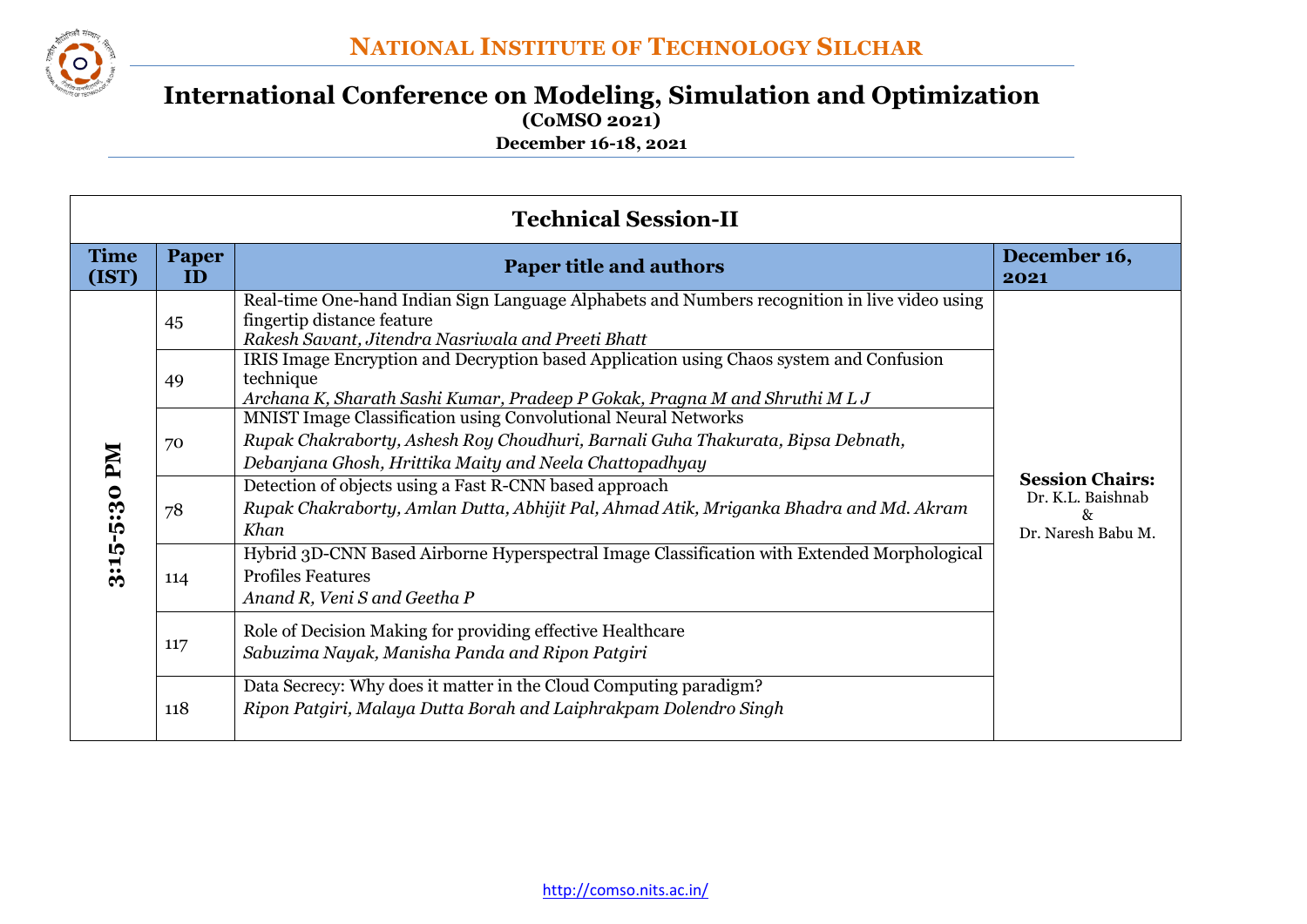

| <b>Time</b> | <b>Invited Talk</b>                                                                         | December 17,<br>2021 |
|-------------|---------------------------------------------------------------------------------------------|----------------------|
| $10.00 -$   | Keynote Speaker: Dr. Tanujjal Bora, Director, Center of Excellence in Nanotechnology, Asian | <b>Session Chair</b> |
| 10.30 AM    | Institute of Technology, Thailand                                                           | Dr. Sujit Nath       |

| <b>Technical Session-III</b> |                    |                                                                                                                                                                                       |                                          |  |
|------------------------------|--------------------|---------------------------------------------------------------------------------------------------------------------------------------------------------------------------------------|------------------------------------------|--|
| <b>Time</b><br>(IST)         | <b>Paper</b><br>ID | <b>Paper title and authors</b>                                                                                                                                                        | December 17,<br>2021                     |  |
| PМ<br>AM-12:30<br>10:45      | 18                 | Hydrodynamic Coupling Between Comoving Microrobots<br>Sharanya S and T Sonamani Singh                                                                                                 |                                          |  |
|                              | 48                 | Structural and Optical Analysis of Hydrothermally Synthesized Molybdenum Disulfide<br><b>Nanostructures</b><br>Nipom Sekhar Das, Koustav Kashyap Gogoi, Avijit Chowdhury and Asim Roy |                                          |  |
|                              | 55                 | Comparative Study of Aero and Non-aero Formula student type race car using Optimum Lap<br>Shulabh Yadav, Rajan Swami, Tirth Lodhiya and Shivam Prajapati                              | <b>Session Chair:</b><br>Dr. L.C. Saikia |  |
|                              | 61                 | Simulation and Stabilization of a Custom-Made Quadcopter in Gazebo using ArduPilot and<br><b>QGroundControl</b><br>Nakul Nair, Sareth K B, Bhavani R Rao and Ashish Mohan             | &<br>Dr. Sushant Negi                    |  |
|                              | 62                 | Construction of Reliability Single Sampling Plans using Dagum Distribution under Type-I<br>Censoring<br>Vijayaraghavan R, Sathya Narayana Sharma K and Saranya C. R.                  |                                          |  |
|                              | 84                 | Modelling and Simulation of Electric Vehicle with Synchronous Reluctance Motor<br>Kindly make the change<br>Akash S Prasad, Prabu T, Prabhu Selvaraj and Govindaraju M                |                                          |  |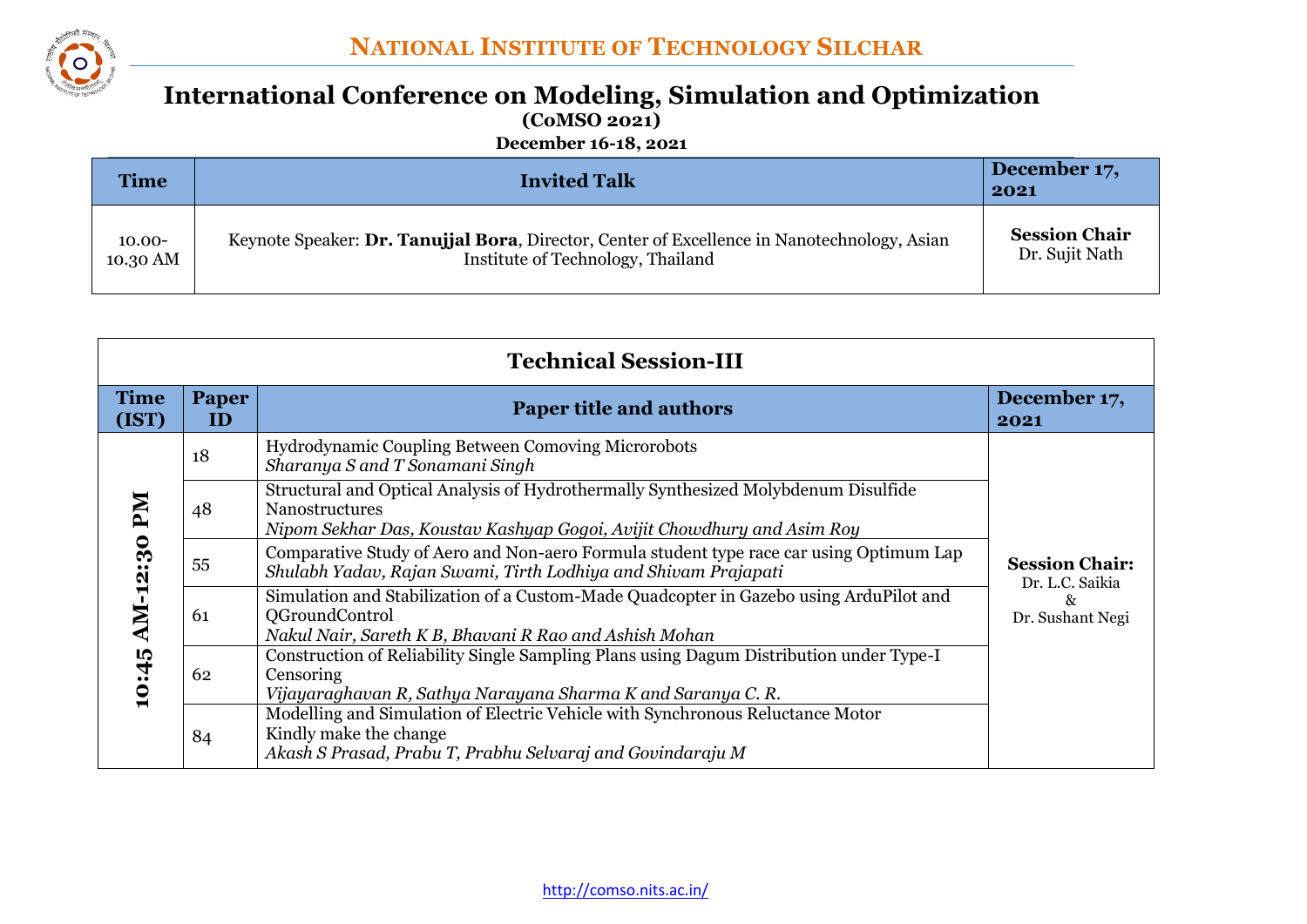

**(CoMSO 2021)**

|                      |            | <b>Technical Session-IV</b>                                                                                                                                                                           |                                             |
|----------------------|------------|-------------------------------------------------------------------------------------------------------------------------------------------------------------------------------------------------------|---------------------------------------------|
| <b>Time</b><br>(IST) | Paper<br>Ш | <b>Paper title and authors</b>                                                                                                                                                                        | December 17,<br>2021                        |
| 1:00-3:00 PM         | 86         | Study of Effects of Disc Parameters on the Braking Torque of Disk Type of Magneto<br>rheological Brake<br>Peri Krishna Karthik, Jagadeesha Thimmaiah, Seung Bok Choi and Hung Nguyen Quoc             |                                             |
|                      | 87         | Dynamic characteristics analysis of Kirloskar Turn Master 35 machine tool bed with different<br>polymer concrete materials<br>Ikramuddin Ahmed, Athul Vijay, Hafsana A, Manas P Vinayan, Jagadeesha T |                                             |
|                      | 89         | Comparative Study of Magnetorheological brakes from Magnetic Theory perspective by<br><b>Finite Element Methods</b><br>Hafsana A, Athul Vijay, Manas P Vinayan, Bijja Kavya, and Jagadeesha T         | <b>Session Chairs:</b><br>Dr. Sumit Bhowmik |
|                      | 91         | Effect of suspension parameter on lateral dynamics study of high speed railway vehicle<br>Yamika Patel, Vikas Rastogi and Wolfgang Borutzky                                                           | Dr. Wasim Arif                              |
|                      | 100        | Some Investigations on CdSe/ZnSe Quantum Dot for Solar Cell Applications<br>Kavitha K R, Vijayalakshmi S, Muralibabu B and Divyapriya V                                                               |                                             |
|                      | 103        | Design and Finite Element Analysis of a Mechanical Gripper<br>Mousam Bhagawati, Md Asaduz Zaman, Rupam Deka, Krishnava Prasad Borah, Partha<br>Protim Gogoi, Maharshi Das and Nandini Arora           |                                             |

| <b>Time</b>         | <b>Invited Talk</b>                                                                                                                                                                                                       | December 17,<br>2021                      |
|---------------------|---------------------------------------------------------------------------------------------------------------------------------------------------------------------------------------------------------------------------|-------------------------------------------|
| $3.00 - 3.45$<br>PM | Invited Speaker: Prof. Tatjana Šibalija, Mechanical Engineering, Belgrade Metropolitan<br>University, Serbia<br>Title: Efficient optimization of manufacturing processes: an evolutionary algorithms-based<br>methodology | <b>Session Chair</b><br>Dr. Simanchal Kar |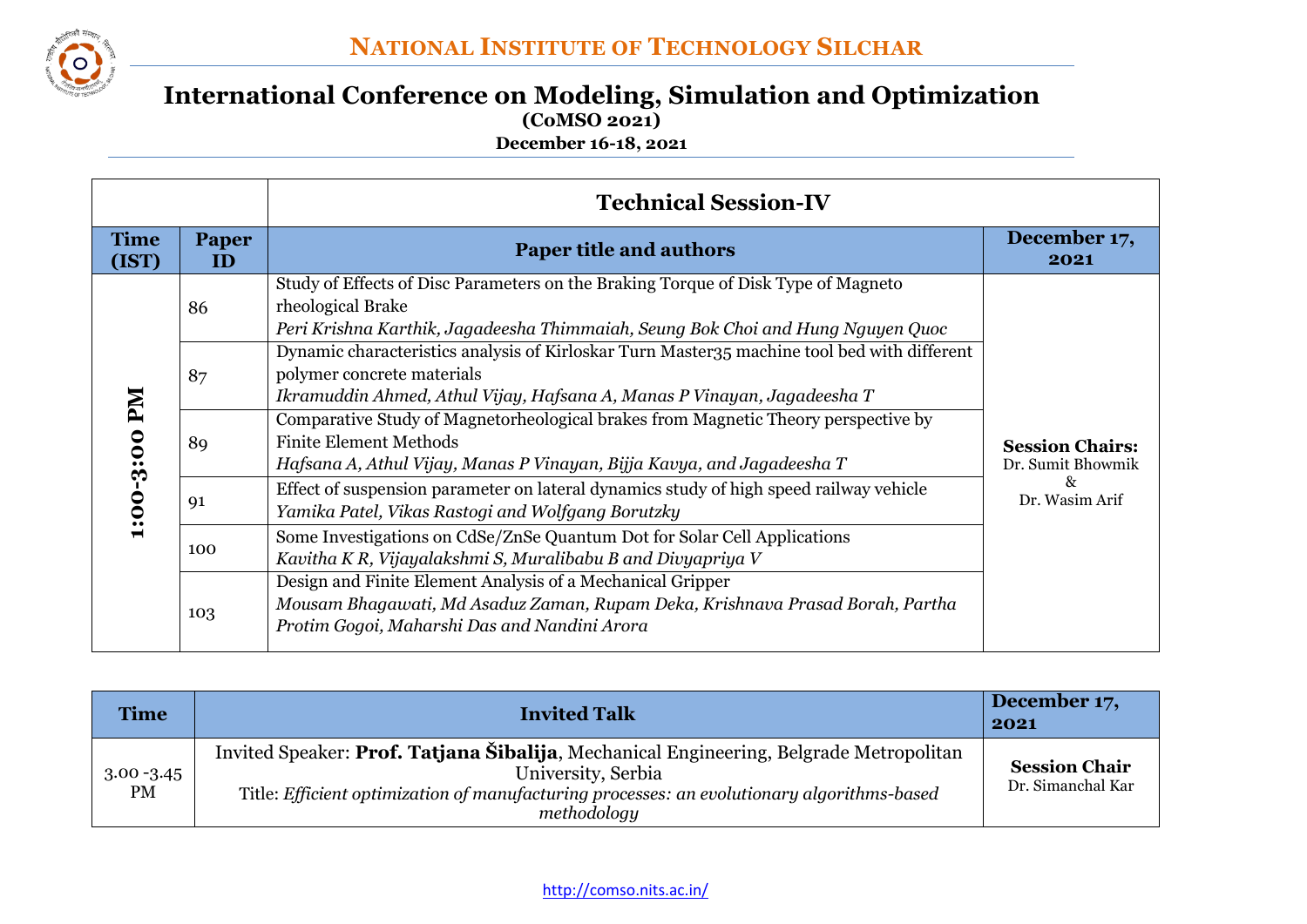

**(CoMSO 2021)**

| <b>Technical Session-V</b> |                    |                                                                                                                                                                     |                                                              |
|----------------------------|--------------------|---------------------------------------------------------------------------------------------------------------------------------------------------------------------|--------------------------------------------------------------|
| <b>Time</b><br>(IST)       | <b>Paper</b><br>ID | <b>Paper title and authors</b>                                                                                                                                      | December 17,<br>2021                                         |
| Md<br>3:45-5:45            | 15                 | V2G/G2V Bi-directional ON board EV charger using two phase Interleaved DC-DC Converter<br>Vineel Kumar K and K. Deepa Kaliyaperumal                                 |                                                              |
|                            | 16                 | A Comparative Performance Analysis of Varied 10T SRAM Cell Topologies at 32 nm Technology<br>Node<br>Siddhant Ahlawat, Siddharth, Bhawna Rawat and Poornima Mittal  |                                                              |
|                            | 90                 | Modal and fatigue analysis of ultrasonic machining tool for performance analysis<br>Mehdi Mehtab Mirad, Saka Abhijeet Rajendra, Jasper Ramon and Bipul Das          |                                                              |
|                            | 66                 | Defect Detection using Correlation Approach for Frequency Modulated Thermal Wave Imaging<br>Anju Rani, Vanita Arora, K. Ramachandra Sekhar and Ravibabu Mulaveesala | <b>Session Chairs:</b><br>Dr. Biplab Das<br>Dr. Asha Rani M. |
|                            | 93                 | A weighted fuzzy time series forecasting method based on clusters and probabilistic fuzzy set<br>Krishna Gupta and Sanjay Kumar                                     |                                                              |
|                            | 99                 | Assessing and Predicting Urban Growth Patterns Using ANN-MLP and CA model in Jammu Urban<br>Agglomeration, India<br>Vishal Chettry and Keerti Manisha               |                                                              |
|                            | 134                | An approach for isogeometric topology optimization for lattice microstructures<br>Subhrajit Dutta, Tuan HA Nguyen and Jarkko Niiranen                               |                                                              |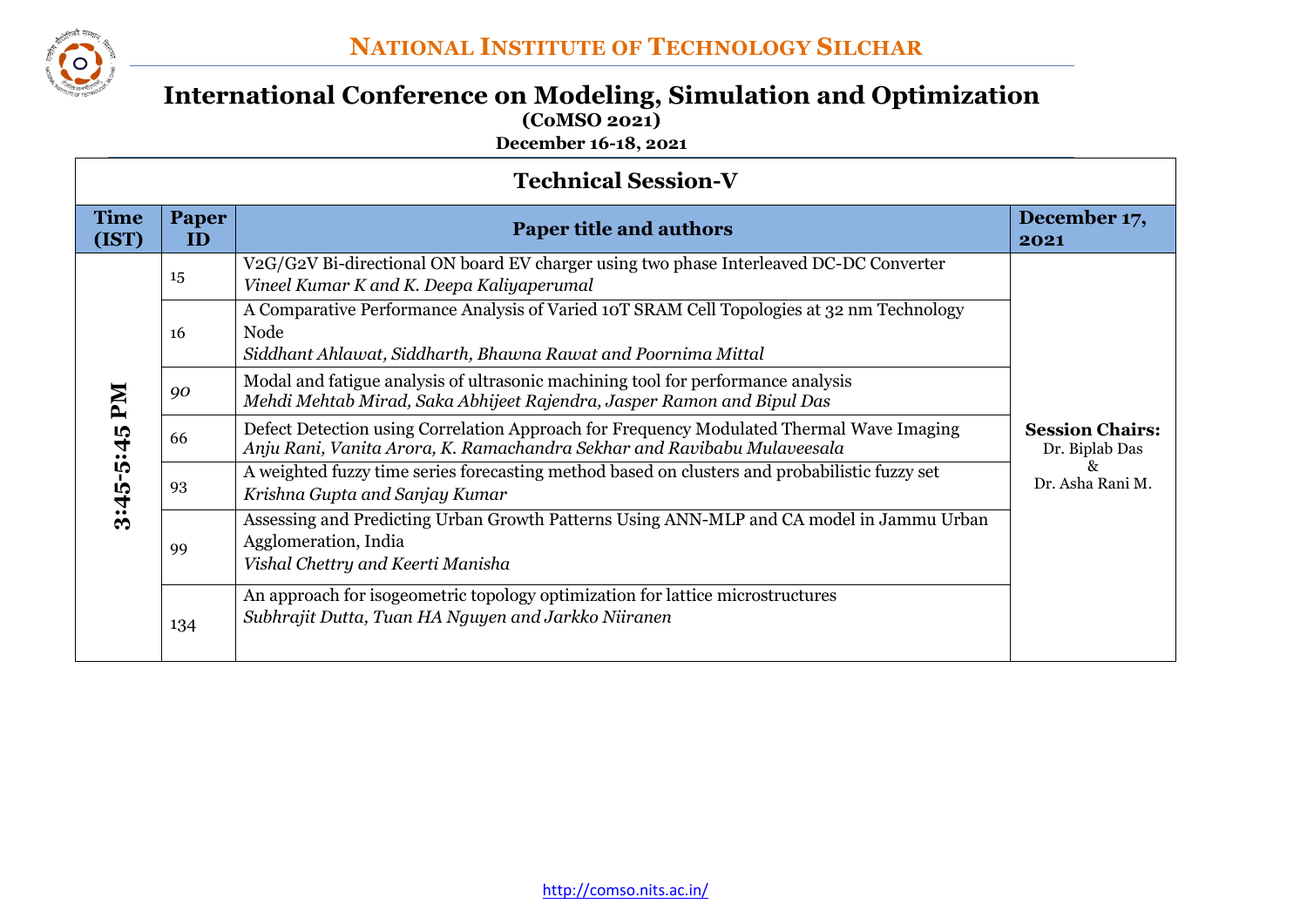

| <b>Time</b>           | <b>Invited Talk</b>                                                                                                                                                                                                                                          | December 18,<br>2021                                               |
|-----------------------|--------------------------------------------------------------------------------------------------------------------------------------------------------------------------------------------------------------------------------------------------------------|--------------------------------------------------------------------|
| $9.30 - 10.15$<br>AM  | Keynote Speaker: Prof. Rajkumar Buyya, Director, Cloud Computing and Distributed Systems<br>(CLOUDS) Lab, The University of Melbourne, Australia<br>CEO, Manjrasoft Pvt. Ltd., Melbourne, Australia<br>Title: Neoteric Frontiers in Cloud and Edge Computing | <b>Session Chair</b><br>Dr. Ripon Patgiri<br>Dr. L. Dolendro Singh |
| $10.30 - 11.15$<br>AM | Keynote Speaker: Prof. Nguyen Thoi Trung, Director of Institute for Computational Science, Ton<br>Duc Thang University, Vietnam<br>Title: A hybrid intelligent algorithm for structural damage detection                                                     |                                                                    |

| <b>Technical Session-VI</b> |                    |                                                                                                                                                                       |                       |  |
|-----------------------------|--------------------|-----------------------------------------------------------------------------------------------------------------------------------------------------------------------|-----------------------|--|
| <b>Time</b><br>(IST)        | <b>Paper</b><br>ID | <b>Paper title and authors</b>                                                                                                                                        | December 18,<br>2021  |  |
|                             | 98                 | Modelling Clusters in Streamflow Time Series Based on an Affine Process Model<br>Hidekazu Yoshioka and Yumi Yoshioka                                                  |                       |  |
| Md<br>AM-12:30<br>11:15     | 72                 | Double Sampling Plans for Life Test Based on Marshall-Olkin Extended Exponential<br>Distribution<br>Vijayaraghavan R, Saranya C R and Sathya Narayana Sharma K        | <b>Session Chair:</b> |  |
|                             | 69                 | Machine learning for predictive analytics in personal finance<br>Rishabh Kalai, Rajeev Ramesh, and Karthik Sundararajan                                               | Prof. R.D. Misra<br>& |  |
|                             | 104                | Analysis of Fractional Calculus Based MRAC and Modified Optimal FOPID on Unstable FOPTD<br>Processes<br>Deep Mukherjee, G. Lloyds Raja, Palash Kundu and Apurba Ghosh | Dr. Partha Pakray     |  |
|                             | 116                | Numerical Approximation of System of Singularly Perturbed Convection-Diffusion Problems on<br>Different Layer-Adapted Meshes<br>Sonu Bose and Kaushik Mukherjee       |                       |  |
|                             | 121                | 6G Communication: A Vision on Deep Learning in URLLC<br>Ashmita Roy Medha, Muskan Gupta, Sabuzima Nayak and Ripon Patgiri                                             |                       |  |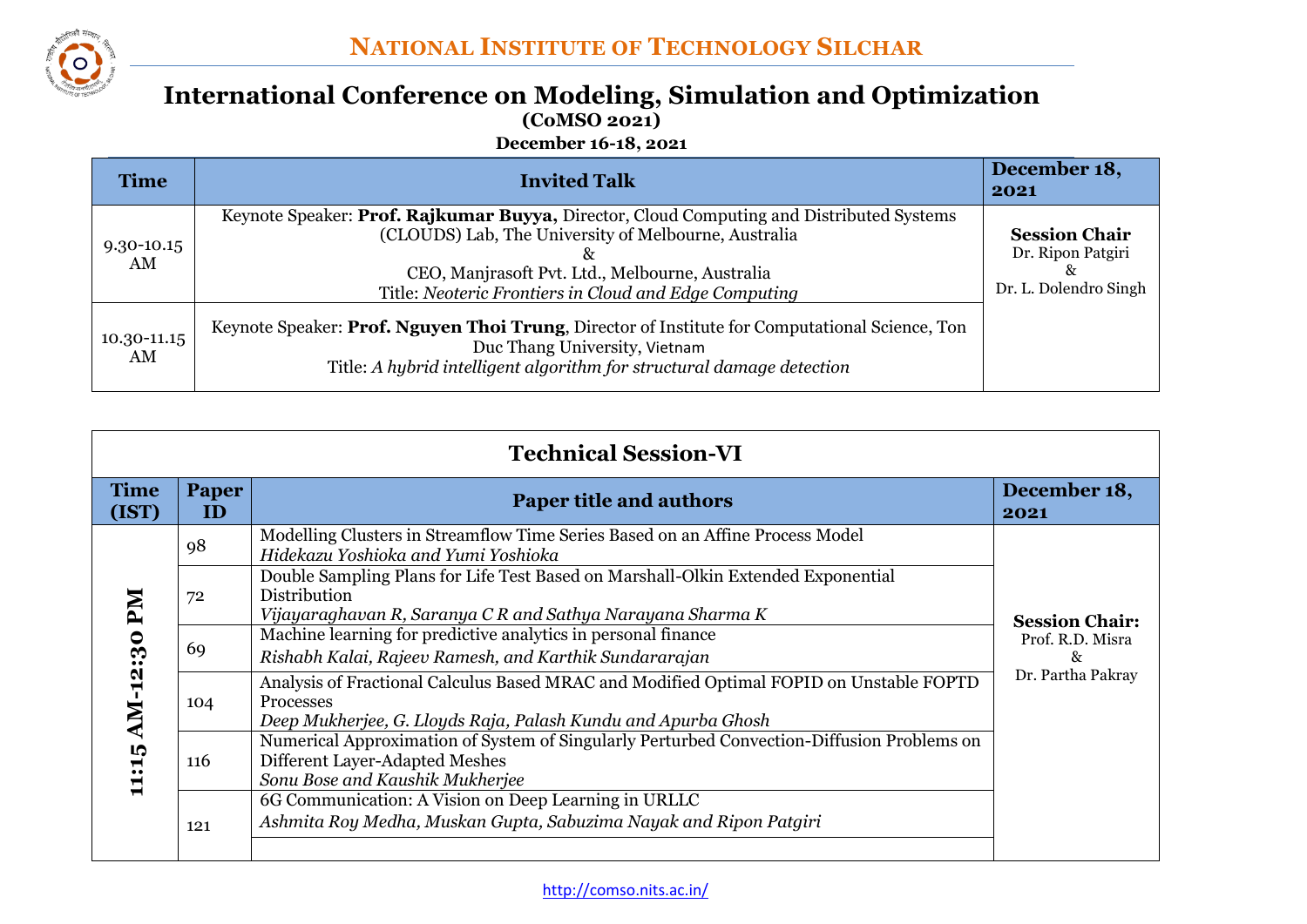

**(CoMSO 2021)**

| <b>Technical Session-VII</b> |                    |                                                                                                                                                                                                                 |                                                                |  |  |
|------------------------------|--------------------|-----------------------------------------------------------------------------------------------------------------------------------------------------------------------------------------------------------------|----------------------------------------------------------------|--|--|
| <b>Time</b><br>(IST)         | <b>Paper</b><br>ID | <b>Paper title and authors</b>                                                                                                                                                                                  | December 18,<br>2021                                           |  |  |
| 1:00-3:00 PM                 | 43                 | A Complete Solution to a Long-run Sand Augmentation Problem under Uncertainty<br>Hidekazu Yoshioka and Haruka Tomobe                                                                                            |                                                                |  |  |
|                              | 119                | A Survey on Optimization parameters and techniques for crude oil pipeline transportation<br>Amrit Sarkar and Adarsh K Arya                                                                                      |                                                                |  |  |
|                              | 132                | Performance Enhancement of Solar Air Heater with the Application of Trapezoidal Ribs on<br>the Absorber Plate<br>Suresh Gogada, Sujit Roy, Ankur Gupta and Biswajit Nath                                        | <b>Session Chair:</b><br>Dr. Agnimitra Biswas<br>Dr. R.G. Nair |  |  |
|                              | 122                | AHP-GRA integrated methodology for decision making in WEDM of Ti-6Al-4V alloy<br>Devarasiddappa D, Chandrasekaran M and Mandal KK                                                                               |                                                                |  |  |
|                              | 123                | Application of taguchi-dear method for parametric optimization of CI engine performance<br>and emission with waste cooking oil biodiesel<br>Prasanta Kumar Choudhury and Niraj Kashyap                          |                                                                |  |  |
|                              | 112                | Thermo-Economic Analysis for The Feasibility Study of a Binary Geothermal Power Plant<br>in India<br>Shivam Prajapati, Shulabh Yadav, Raghav Khandelwal, Priyam Jain, Ashish Acharjee<br>and Prasun Chakraborty |                                                                |  |  |